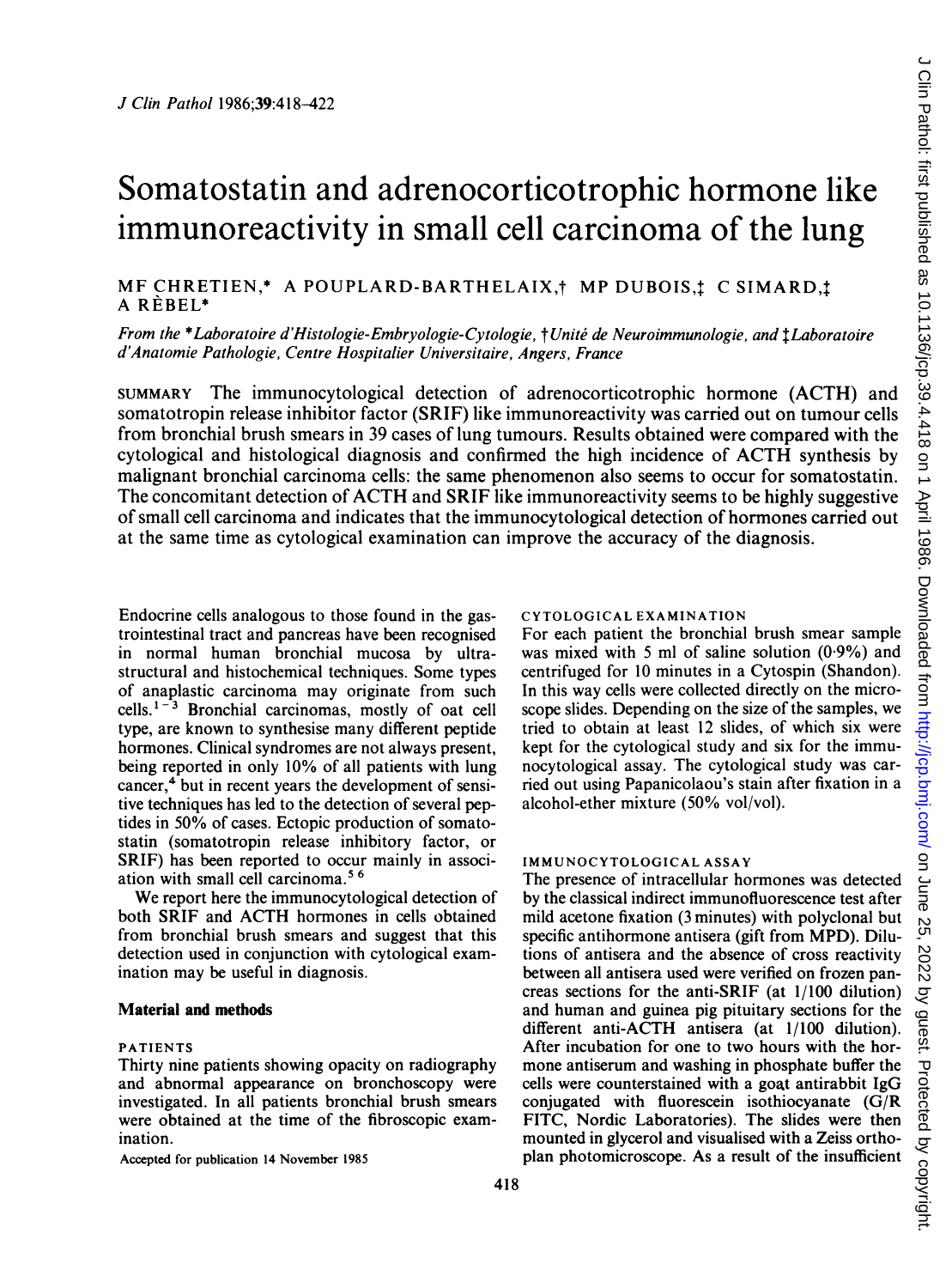number of slides obtained from some patients, only <sup>28</sup> patients were tested with the anti-1-24 ACTH and <sup>31</sup> with the anti-17-39 ACTH. For each patient one slide was kept as a control and the cells exposed to normal rabbit serum followed by the fluorescein isothiocyanate conjugated goat antirabbit IgG. The specificity of the staining reaction was tested by using the same antisera preabsorbed with the corresponding hormone.

For the absorption experiment  $100 \mu l$  of the ACTH antiserum at 1/50 dilution were absorbed with 200  $\mu$ l of ACTH 1-24 (Sigma) as follows: <sup>0</sup> <sup>5</sup> mg of ACTH 1-24 diluted in 100  $\mu$ l of sterile distilled water; 20  $\mu$ l of the dilution was used for the absorption. The same method was used for the somatostatin.

Cells showing positive staining were identified by a double technique: after the immunofluorescence test the positive cells were photographed, the same slide was stained again by Papanicolaou's method, and each field photographed again. We were unable to test for the presence of both hormones in the same cells as both antihormone antisera (rabbit) used were obtained from the same animal.

# **Results**

## CYTOLOGICAL RESULTS

Malignant cells were diagnosed using the World Health Organisation classification criteria.<sup>7</sup> The study was focused mainly on the commonest types of lung tumours—the epidermoid and small cell types because of the differential diagnostic problems encountered. Of the 39 specimens tested, 24 were identified as small cell carcinoma on cytological examination. This diagnosis was confirmed by histological study in 18 cases. Eight cases were identified as epidermoid carcinoma on cytological and histological examination. In four no malignant cells were detected on either the brush smear sample or biopsy specimen. They were taken as controls.

#### IMMUNOCYTOLOGICAL RESULTS

Positive staining with either the anti-SRIF or the anti-ACTH with both antisera was obtained in <sup>26</sup> cases (Table 1).

#### SRIF LIKE IMMUNOREACTIVITY

Positive cytoplasmic staining was detected with the

Table <sup>I</sup> Histological and cytological diagnoses together with results of indirect inmunofluorescence staining on bronchial brush smears for SRIF and ACTH like immunoreactivity in 35 men with lung tumours\*

| Case no       | Cytological diagnosis      | <b>SRIF</b> | $ACTH$ 1-24 | <b>ACTH 17-39</b> | Histological<br>diagnosis |
|---------------|----------------------------|-------------|-------------|-------------------|---------------------------|
|               | <b>SCC</b>                 | $\ddot{}$   | $\ddot{}$   | $+ +$             | EC or SCC                 |
| 2             | <b>SCC</b>                 | $\ddot{}$   | $\ddot{}$   |                   | <b>SCC</b>                |
| 3             | <b>SCC</b>                 |             | $+ + +$     | $+ +$             | SCC                       |
|               | <b>SCC</b>                 | +++         | $+ +$       |                   | No diagnosis              |
| 5             | EC                         |             | $\pmb{+}$   |                   | EC                        |
| 6             | Suspect undetermined cells |             |             |                   | EC                        |
| 7             | SCĈ                        | $+ +$       | $\ddot{}$   | $+ + +$           | <b>SCC</b>                |
| 8             | <b>SCC</b>                 | $\ddot{}$   | $+ +$       | $\ddot{}$         | <b>SCC</b>                |
| 9             | <b>SCC</b>                 |             | $\ddot{}$   |                   | <b>SCC</b>                |
| 10            | EC                         |             |             |                   | EC                        |
| $\mathbf{11}$ | <b>SCC</b>                 |             | $\ddot{}$   | $+ +$             | No diagnosis              |
| 12            | <b>SCC</b>                 | +           |             |                   | <b>SCC</b>                |
| 13            | <b>SCC</b>                 | $\ddot{}$   | $\ddot{}$   |                   | <b>SCC</b>                |
| 14            | No diagnosis               |             |             |                   | <b>SCC</b>                |
| 15            | <b>SCC</b>                 | $+ +$       | $\ddot{}$   |                   | No diagnosis              |
| 16            | EC                         | $\pmb{+}$   |             |                   | EC                        |
| 17            | <b>SCC</b>                 | $+ +$       | $\ddot{}$   |                   | <b>SCC</b>                |
| 18            | <b>SCC</b>                 | $\pmb{+}$   |             |                   | SCC                       |
| 19            | <b>SCC</b>                 | $\ddot{}$   | $+ +$       | $+ +$             | <b>SCC</b>                |
| 20            | <b>SCC</b>                 |             | $***$       | $+ +$             | <b>SCC</b>                |
| 21            | <b>SCC</b>                 | $+ +$       | $+ +$       |                   | <b>SCC</b>                |
| 22            | EC                         |             |             |                   | EC                        |
| 23            | <b>SCC</b>                 | $++++$      | $\ddot{}$   | $+ +$             | No diagnosis              |
| 24            | EC                         |             |             |                   | EC                        |
| 25            | EC or adenocarcinoma       |             |             | $\ddot{}$         | Adenocarcinoma            |
| 26            | EC                         |             |             |                   | EC                        |
| 27            | <b>SCC</b>                 |             |             | $\ddot{}$         | <b>SCC</b>                |
| 28            | EC                         | $\ddot{}$   |             | $\ddot{}$         |                           |
| 29            | <b>SCC</b>                 |             |             |                   | EC                        |
|               |                            | $\ddot{}$   |             | $\ddot{}$         | SCC or EC                 |
| 30            | EC                         |             |             |                   | EC                        |
| 31            | <b>SCC</b>                 | $\ddot{}$   |             |                   | <b>SCC</b>                |
| 32            | <b>SCC</b>                 | $\ddot{}$   | $\ddot{}$   |                   | <b>SCC</b>                |
| 33            | <b>SCC</b>                 |             |             |                   | SCC                       |
| 34            | <b>SCC</b>                 |             |             |                   | SCC                       |
| 35            | <b>SCC</b>                 | +           |             | $\ddot{}$         | <b>SCC</b>                |
| Total         |                            | 19          | 17          | 13                |                           |

 $SCC = Small$  cell carcinoma;  $EC = Epidemied$  carcinoma.

\*In 26 men positive cells were found with either anti-SRIF or anti-ACTH antisera.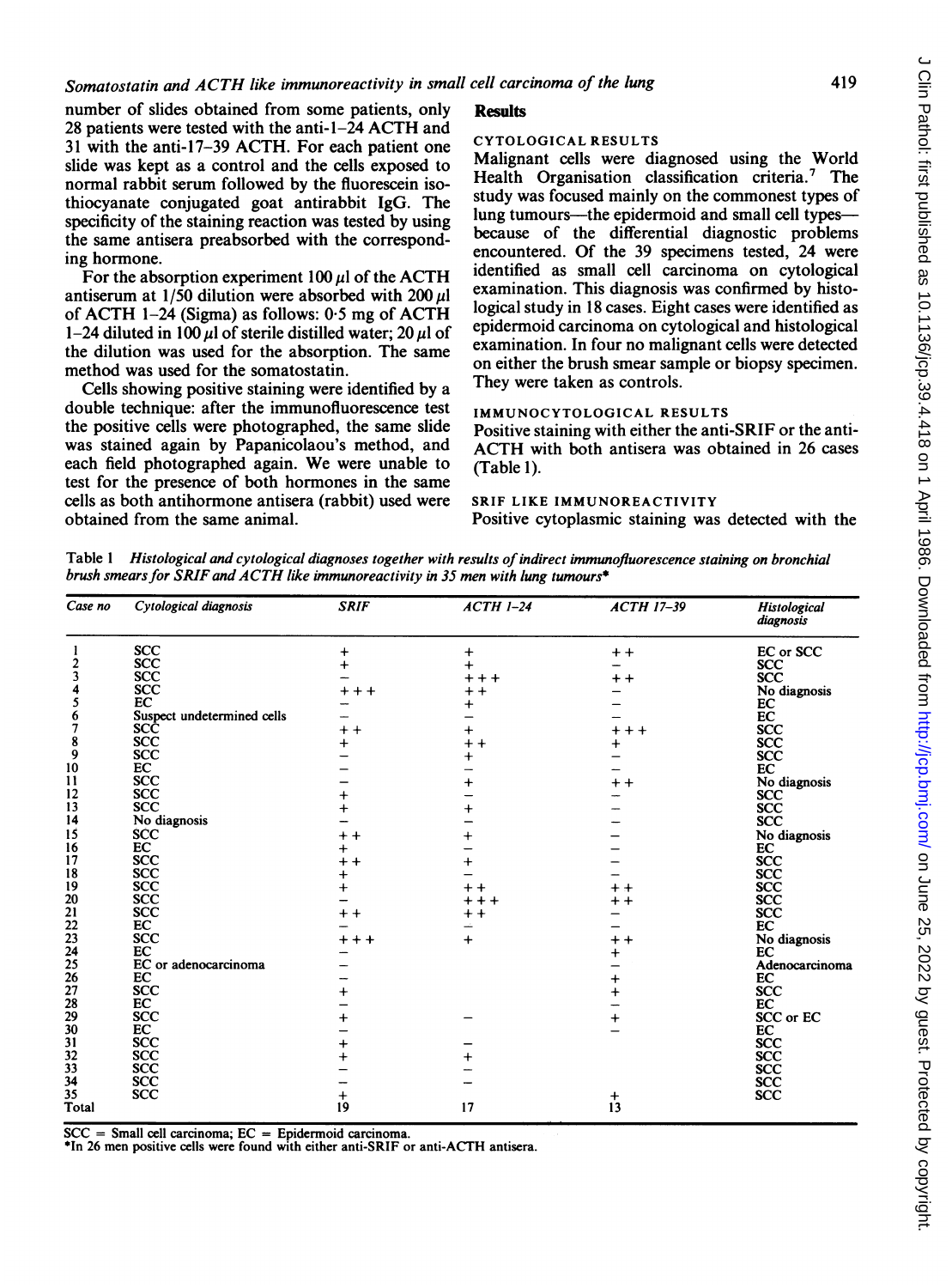#### 420

anti-SRIF antiserum in 19 cases; 18 of these were diagnosed as small cell carcinoma on cytological examination. Study of the biopsy specimen confirmed the diagnosis in 13 cases, did not allow a diagnosis in three, and was uncertain in two (Table 2).

## ACTH LIKE IMMUNOREACTIVITY

In 22 cases, cells positive for either 1-24 or 17-39 ACTH immunoreactivity were detected. Thirteen of these cases were considered to be small cell carcinoma on both cytological and histological examination. Twenty four cases were tested with the two different 1-24 and 17-39 ACTH antisera. In eight cases both immunoreactivities were detected; all were found to be small cell carcinoma on cytological examination, but in five cases only was the diagnosis confirmed on histological examination (Table 3).

SRIF AND ACTH LIKE IMMUNOREACTIVITY The existence of cells positive for both SRIF and

# Chretien, Pouplard-Barthelaix, Dubois, Simard, Rebel

ACTH immunoreactivity was shown only in cases of small cell carcinoma confirmed on both cytological and histological examination (11 of 18 cases). The number of cells stained by both antisera varied, and the intensity of staining was slightly different.

## IMMUNOFLUORESCENCE (Fig. 1)

The immunofluorescent staining obtained was quite uniform in all the cases found to be small cell carcinoma; a thin ring of bright cytoplasmic staining in cells often forming clusters, the nucleus always remaining unstained. In the three cases of the epidermoid type, the cells appeared larger with more abundant cytoplasm that was positive with one or two of the tested antisera. The specificity of the staining was confirmed by the absorption experiment, as positivity was inhibited in all cases by preabsorption of the antiserum with the corresponding hormone.

No tumour cells were stained after exposure to normal rabbit serum, and only in some cases was a

Table 2 The use of indirect immunofluorescence on cells obtained from bronchial brush smears, showing positive staining for SRIF and ACTH like immunoreactivity in 13 of 18 patients with SCC diagnosed by cytological and histological examination

| Type of tumour                |                                |                      | <b>SRIF</b> |             |                    |
|-------------------------------|--------------------------------|----------------------|-------------|-------------|--------------------|
| On cytological<br>examination | On histological<br>examination | No of cases $(n=35)$ | <b>SRIF</b> | <b>ACTH</b> | and<br><b>ACTH</b> |
| <b>SCC</b>                    | <b>SCC</b>                     | 18                   | 13          |             | 10                 |
| SCC<br>SCC                    | No diagnosis                   |                      |             |             |                    |
|                               | SCC or EC                      |                      |             |             |                    |
| No diagnosis                  | <b>SCC</b>                     |                      |             |             |                    |
| EC                            | EС                             |                      |             |             | 0                  |
| Suspect undetermined          |                                |                      |             |             |                    |
| cells                         | EC                             |                      |             |             |                    |
| EC or adenocarcinoma          | Adenocarcinoma                 |                      |             |             |                    |

 $SCC = Small$  cell carcinoma;  $EC = Epidemied$  carcinoma.

Table 3 Results of indirect immunofluorescence staining on cells from bronchial brush smears in eight patients with lung tumours with discrepancies in cytological and histological examination

| Case no | Cytological diagnosis         | Histological diagnosis | <b>SRIF</b> | $ACTH$ 1-24 | <b>ACTH 17-39</b> | <b>Comments</b>                                                  |
|---------|-------------------------------|------------------------|-------------|-------------|-------------------|------------------------------------------------------------------|
|         | <b>SCC</b>                    | SCC or EC              | $\ddot{}$   | $\ddot{}$   | $+ +$             | Considered to be SCC,<br>chemotherapy given                      |
| 4       | <b>SCC</b>                    | No diagnosis           | $+ + +$     | $+ +$       |                   | Considered to be SCC,<br>chemotherapy given                      |
| 6       | Suspect undetermined<br>cells | EC                     |             |             |                   | Considered to be EC.<br>pneumonectomy,<br>performed              |
| 11      | <b>SCC</b>                    | No diagnosis           |             | $\ddot{}$   | $+ +$             | Considered to be SCC,<br>chemotherapy given                      |
| 14      | No diagnosis                  | <b>SCC</b>             |             |             |                   | Considered to be SCC.<br>chemotherapy given                      |
| 15      | <b>SCC</b>                    | No diagnosis           | $+ +$       | $\ddot{}$   |                   | Considered to be iliac<br>metastasis, SCC,<br>chemotherapy given |
| 23      | <b>SCC</b>                    | No diagnosis           | $+ + +$     | $\ddot{}$   | $+ +$             | Considered to be<br>cerebral metastasis.<br>Patient refused      |
| 29      | SCC                           | EC or SCC              | $\ddot{}$   |             | $\ddot{}$         | chemotherapy<br>Considered to be SCC,<br>chemotherapy given      |

 $SCC = Small$  cell carcinoma;  $EC = Epidemied$  carcinoma.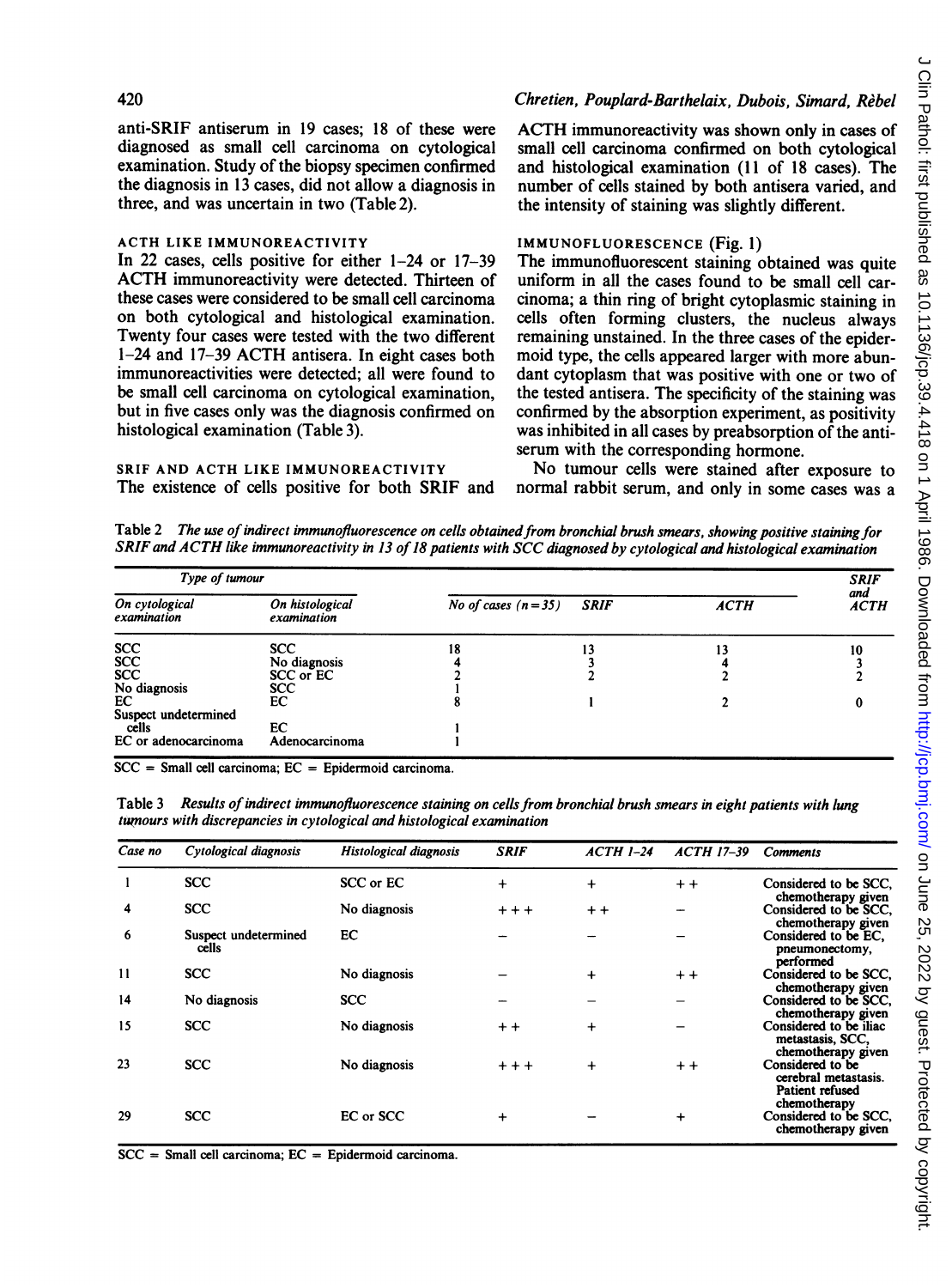

Fig. <sup>1</sup> Immunofluorescence staining on bronchial brush smears in one case of small cell carcinoma with specific anti-SRIF antiserum.

faint non-specific fluorescence of bronchial cells or macrophage detected. Similarly, no staining could be detected in the benign cases tested.

# **Discussion**

Numerous peptides, including some neuropeptides, are known to be secreted by tumour cells; among pituitary hormones ACTH has been the most commonly reported.<sup>489</sup>

Bronchial carcinoma is one of the most common types of tumour associated with the production of ectopic hormone.8 With the development of sensitive assays it has been recognised that all lung tumours may be associated with the production of peptides with hormonal activity, although this phenomenon seems to be more common in the small cell variety. Somatostatin in association with other neuropeptides $1011$  was recently detected in tumour extracts<sup>5</sup>, tumour cell cultures,<sup>12</sup> and plasma in patients with oat cell carcinoma, but the immunocytological detection on tumour cells has not been reported.

Results obtained in our study support the known high prevalence of tumour cells producing ACTH and show that the same phenomenon can occur for somatostatin.

Many problems are still encountered in the histological classification of lung tumours, particularly anaplastic carcinoma as defined by the WHO classification.<sup>7 13</sup> Detection of hormone, in some cases at least, may help to establish the diagnosis at a: fairly early stage of development and to identify the specific kind of tumour.<sup>4</sup> Our results confirm previous work and show the high prevalence of somatostatin in oat cell carcinoma. Clinical signs of excessive secretion of SRIF have not been described in association with lung carcinoma, but the immunoreactivity found in tumour extracts is sometimes accompanied by a detectable activity in plasma.<sup>14</sup> This has already been proved for several hormones and may reflect a low rate of synthesis and release, a rapid plasma clearance, or perhaps intermittent release.<sup>15</sup> Nevertheless. with the availability of sensitive radioimmunoassay raised SRIF plasma values may serve as a tumour marker. Pro-ACTH (a glycopeptide precursor) has also been proposed as an important tumour marker: whether it is or not needs to be investigated.<sup>9</sup>

The value of the cytological diagnosis on bronchial smears enriched by cytospinning has been proved. We have used this technique for over 10 years with good histological agreement. Immunochemical detection of hormones combined with cytological examination may further improve the value and rapidity of diagnosis and thus be useful in treatment. Although more patients and other types of tumour need to be tested, preliminary results obtained tend to show that the concomitant detection of the two hormones, ACTH and somatostatin, is highly suggestive of small cell carcinoma. Moreover, such findings may lead to a functional classification of lung tumours by studying the cytological characteristics of cells secreting specific peptides.

Many questions remain on the primitive or stem cell implicated in each type of lung tumour. The finding of transitional forms between small cell carcinoma, differentiated squamous cell carcinoma, and adenocarcinoma has led to a unified theory of lung cancer in man. The commonly associated production of ectopic hormone raises the question of different stages of cell differentiation. Results obtained in this study show that the detection of hormones with a panel of specific antisera or monoclonal antisera, or both, may well be useful in detecting tumour markers. Radioimmunoassay on the final histological specimen is needed to confirm the reliability of the cytological method.

Recent results obtained for the expression of neural filament type proteins in malignant cells of bronchial carcinoma<sup>15</sup> indicate that combining the two techniques will be even more useful.

#### References

<sup>1</sup> Bensch KG, Corrin B, Pariente R, Spenser H. Oat cell carcinoma of the lung. Its origin and relationship to bronchial carcinoid. Cancer 1968;22:1163-72.